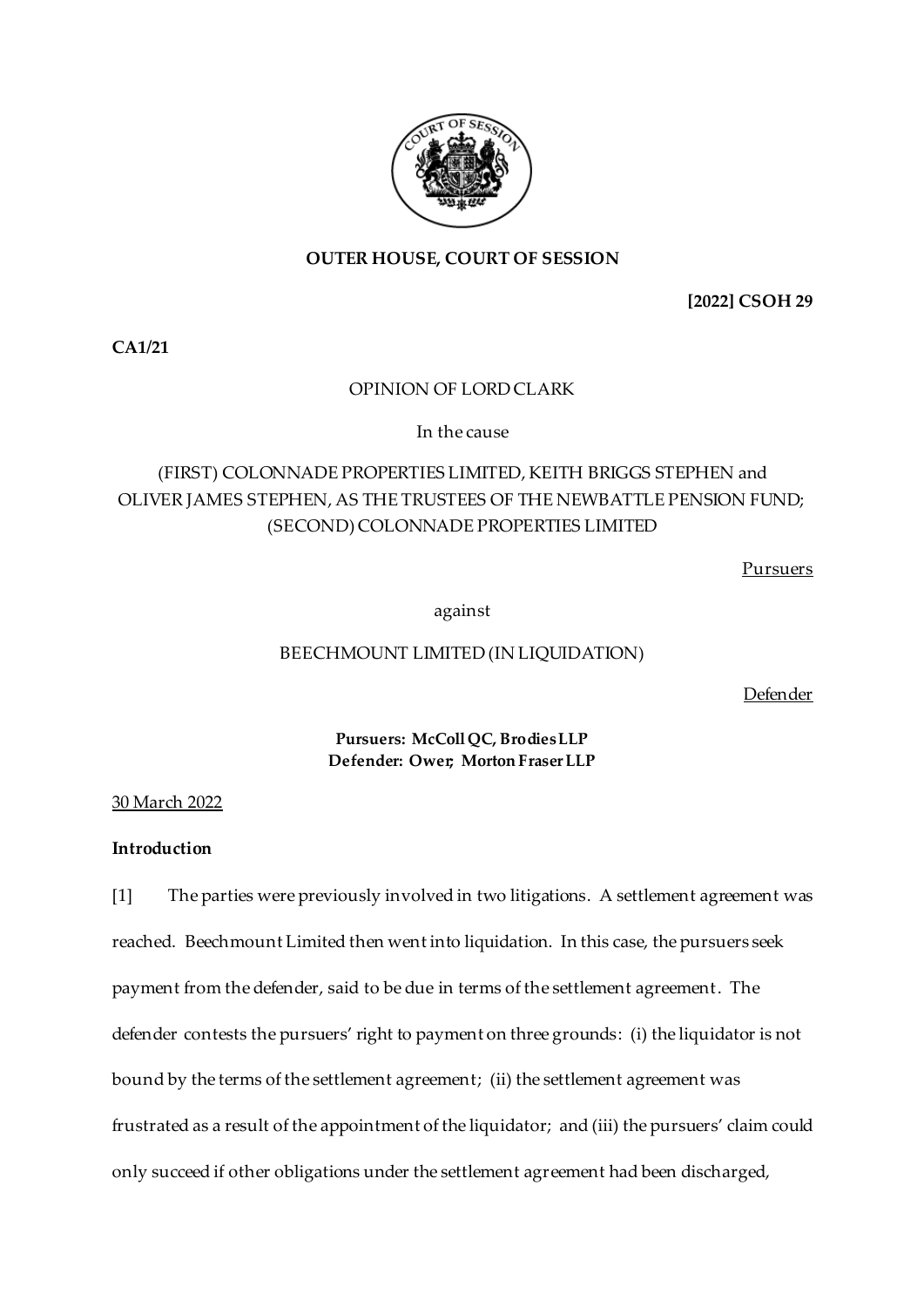which had not occurred. To resolve these issues, the case called before me for a proof before answer, conducted remotely via Webex.

#### **Background**

#### *Initial dispute*

[2] For the purposes of clarity Beechmount Limited is referred to herein as "the Company" and the term "defender" is used when referring to the liquidator. The Company was incorporated on 5 March 1996. The two directors of the Company for most of the time of its operation were Iain Dewar and Keith Stephen. There are three shareholders in the Company, each with the same percentage of shares: the Newbattle Pension Fund (the first pursuer), Colonnade Properties Limited (the second pursuer) and Iain Dewar. The first pursuer is a trust set up by Keith Stephen. He is also a director of the second pursuer. The only significant asset of the Company was a property named Beechmount House, in Edinburgh.

[3] There was a breakdown in relations between Iain Dewar and Keith Stewart. In 2017, the Company and Iain Dewar were the subject of a petition brought by the pursuers seeking orders under section 996 of the Companies Act 2006 on the grounds that the pursuers had been subjected to unfair prejudice. In 2018, Iain Dewar brought a petition under the same statutory provisions against the pursuers, Keith Stephen and the Company. These litigations were resolved extra-judicially by way of an agreement dated 17 October 2018 between the pursuers, Keith Stephen, the Company and Iain Dewar(the settlement agreement). The sale of Beechmount House formed part of the settlement agreement.

[4] Each director, along with family members or connected persons had spent time living at Beechmount House or in another property within its grounds. In settling their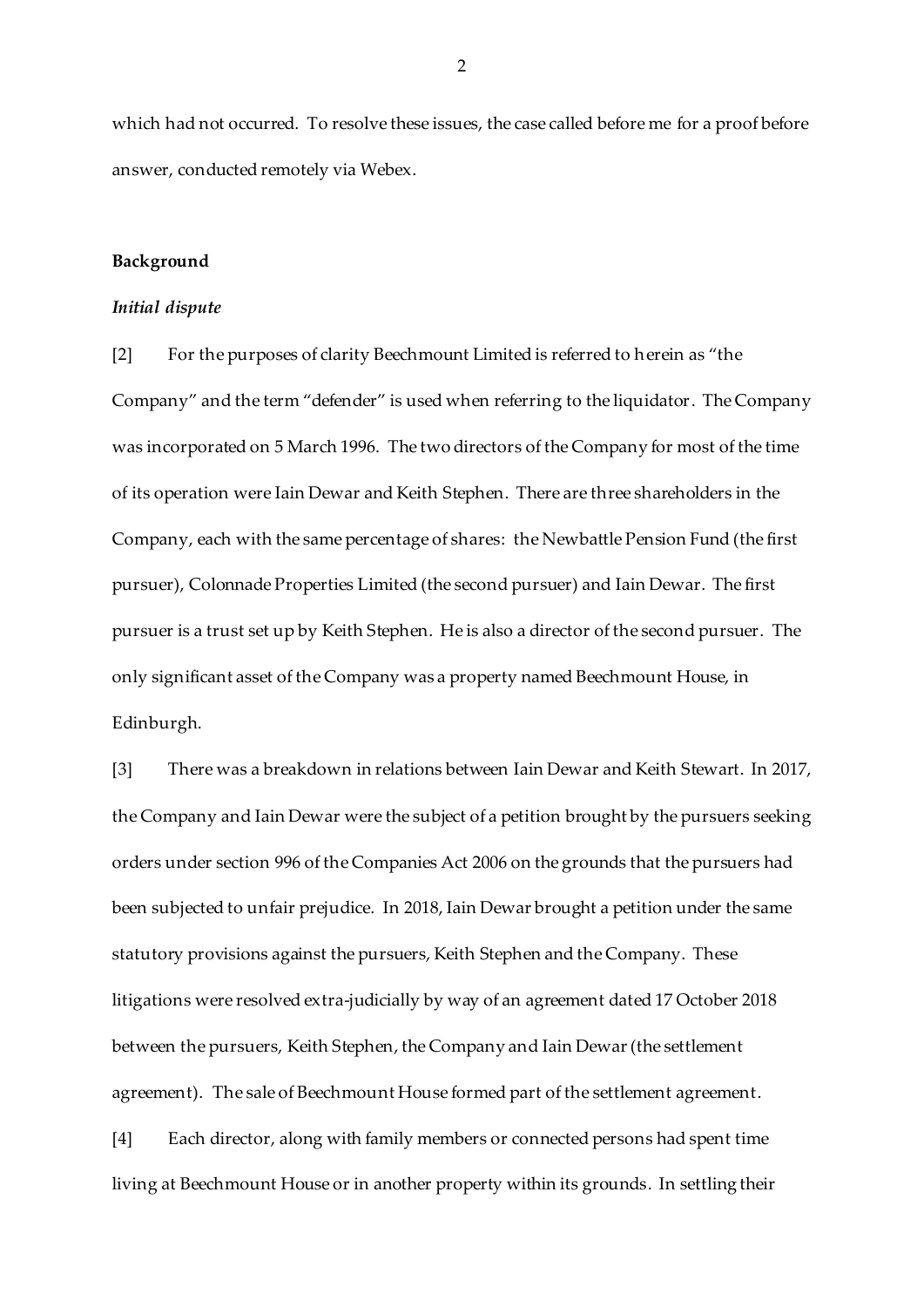dispute, one issue which the parties felt they required to consider was whether, as a result of living there, benefits-in-kind were obtained to which HMRC would wish to have regard in dealing with the Company's tax liabilities. This included a subsidiary issue as to whether, if there were benefits-in-kind, these might be viewed as a salary and that could have an impact on National Insurance Contributions due by the Company.

### *Terms of the settlement agreement*

[5] The settlement agreement stated, under the sub-heading "Background" that:

"The parties have entered into this agreement in order to settle the current dispute(s) between them, to regulate the sale of Beechmount House by Beechmount Limited, the liquidation of Beechmount Limited and the distribution of the proceeds and a mechanism to encourage co-operation between the parties in relation to the settlement of certain potential tax issues with HMRC".

Clauses 3, 4 and 5 are in the following terms:

### "3. ARRANGEMENTS WITH HMRC

Each party shall use reasonable endeavours to co-operate with the others in relation to agreeing with HMRC any tax outcomes relevant to any benefits in kind that the directors and/or their families or connected parties may have enjoyed from Beechmount Limited.

Specifically, each party shall appoint a recognised tax adviser to represent them in discussions with HMRC and instruct such advisers to co-operate and use reasonable endeavours to reach agreeable positions on the level and nature of any benefits in kind.

In the event that the tax advisers cannot reach agreement between themselves in so far as that may be necessary, either may ask the President of the Institute of Chartered Accountants Scotland to nominate a third party to act as arbitrator in relation to such disagreement and such person shall be paid half and half by lain Dewar and Keith Stephen.

The parties shall appoint an independent expert on behalf of Beechmount Limited, nominated by agreement or in the absence of agreement by the President of the Institute of Chartered Accountants Scotland who shall represent the interests of Beechmount Limited in those discussions with HMRC.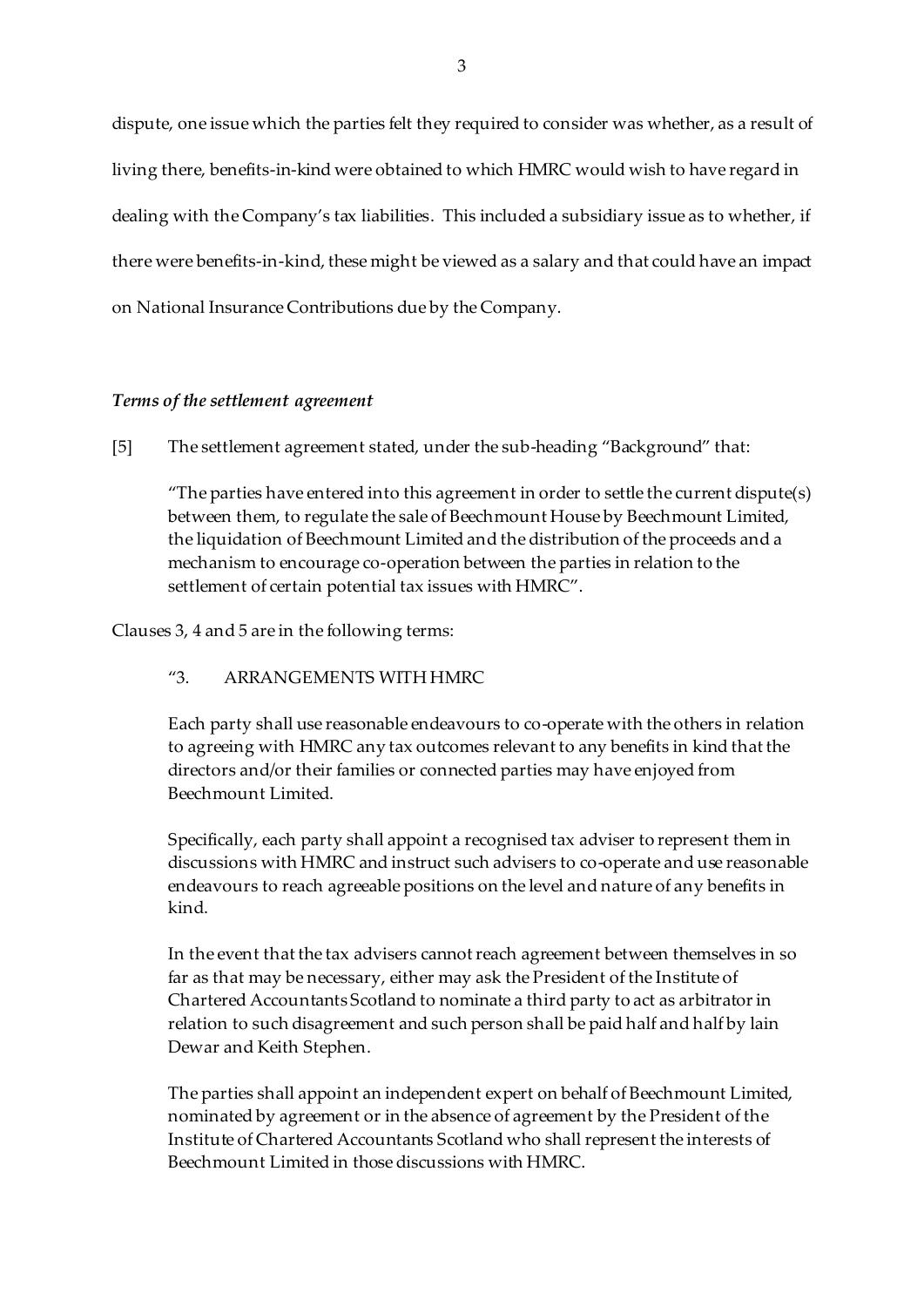### 4. PAYMENT TO THE COMPANY IN RESPECT OF HISTORIC BENEFITS IN KIND

The parties have agreed that the following payments be made or are procured in payment to Beechmount Limited for certain benefits in kind which may have been enjoyed by Keith Stephen, lain Dewar and/or certain of their family members or connected parties.

(a) Keith Stephen will pay or procure the payment of £410,722 such payment to be made by set off against the loan to the company from [the second pursuer] and the balance in cash.

(b) lain Dewar will pay  $£385,452$  such payment to be made by a combination of set off against the loans to the company from lain Dewar and McKay Limited and the balance in cash.

Such payments will be made (in respect of the cash payments) and deemed to have been made (in respect of the set off) by 30 November 2018 at the latest (with the deemed set offs deemed to have been made on the same date as the cash payment). If any additional benefits in kind are not taken to zero by the above mechanism resulting in tax consequences for either director such liability will be for the respective individual directors to meet any tax effect on them personally.

### 5. DISTRIBUTION OF FUNDS

The parties agree that further to the resolution of matters in paragraphs 3 and 4 and the completion of the sale of the property (with the payment of any relevant tax liabilities) that the net assets held by Beechmount Limited will be distributed in the following manner:

1. The first £800,000 is paid to [the first and second pursuers] in proportion to their respective shareholdings.

2. The remaining surplus is paid 50% to lain Dewar and 50% to [the first and second pursuers} in proportion to their respective shareholdings.

The parties agree following the sale of Beechmount House promptly to put Beechmount Limited into solvent members voluntary liquidation by appointing a liquidator as agreed, or in the absence of agreement, as nominated by the President of the Institute of Chartered Accountants Scotland. The liquidator is hereby directed to distribute the net assets of the company as agreed.

Prior to appointment of a liquidator, at the option of Keith Stephen, the distribution of the first £800,000 may be paid by way of dividend if so requested and all parties agree to pass a shareholders resolution to the extent necessary to amend the articles to facilitate that payment. A liquidator shall be appointed no later than 7 days after the payment of said dividend".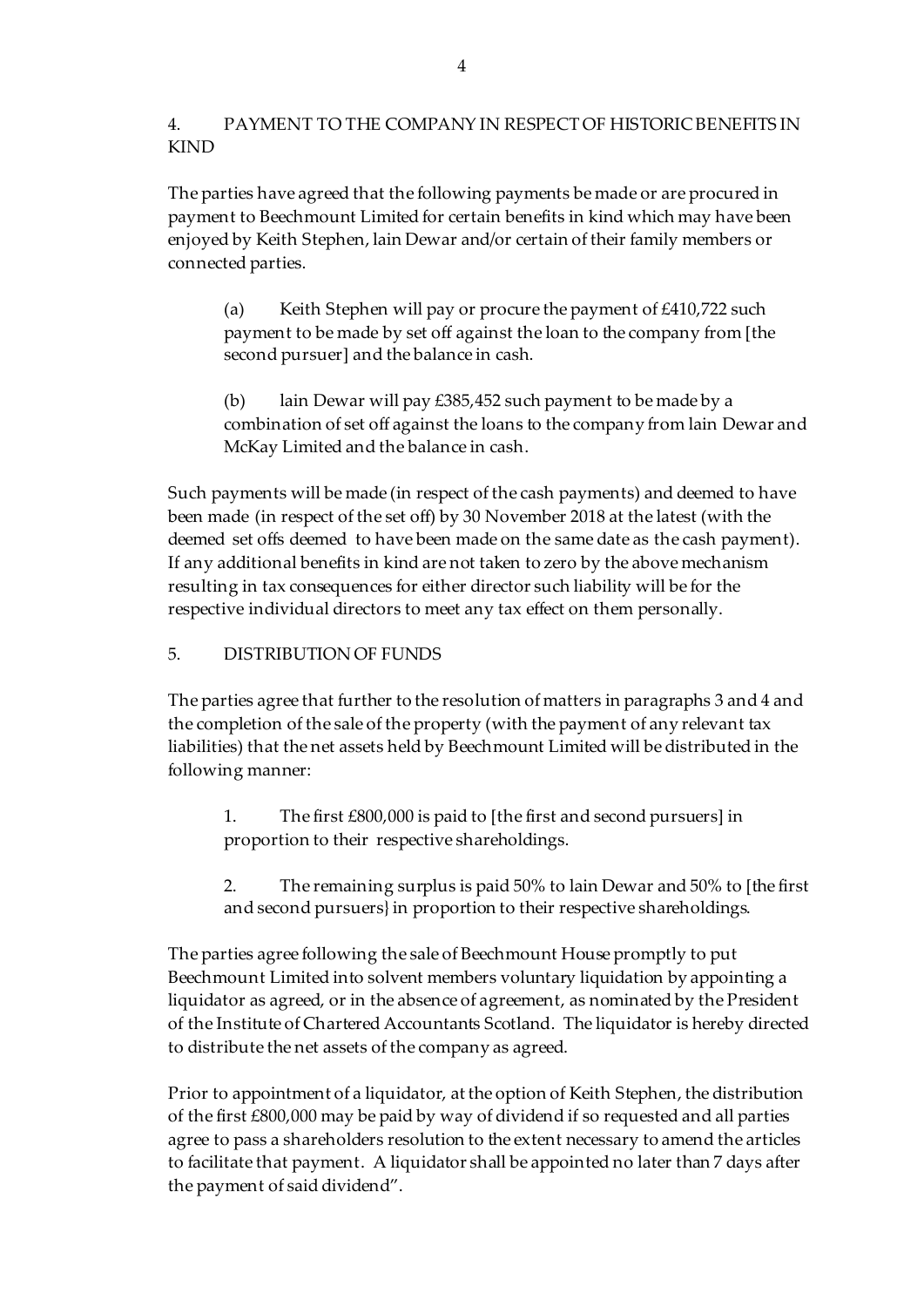#### *Events after the settlement agreement*

[6] Following the settlement agreement, there was a substantial amount of correspondence between the solicitors acting on behalf of the pursuers (Brodies LLP) and those acting for Iain Dewar(Rooney Nimmo). The correspondence related largely to seeking to implement the agreement, including clause 3. One of the issues, covered by many emails, concerned whether Johnston Carmichael CA ("JCCA") should represent the Company in discussions with HMRC. JCCA tendered certain advice, including that the payments suggested in clause 4 of the settlement agreement should not take place. The pursuers proposed to add a supplementary settlement agreement, to assist implementation by seeking to make the appointment of JCCA irrevocable and dealing with the effect of clause 4 not being necessary. If the supplementary settlement agreement was not agreed to by Iain Dewar, the pursuers indicated that they would raise proceedings for the compulsory winding-up of the Company.

[7] Beechmount House was sold on 5 April 2019 for £3,250,000. In July 2019, a windingup notice was issued on behalf of the pursuers. Iain Dewar engaged a new firm of solicitors and discussions continued. The pursuers' winding-up notice was not progressed. In November 2019, Iain Dewar presented a petition seeking orders for the Company to be wound-up. The pursuers did not oppose the winding-up petition. By an interlocutor dated 17 December 2019, the court ordered the Company to be wound-up and appointed Maureen Leslie as the interim liquidator. She was subsequently appointed liquidator on 31 January 2020. Following her retiral, she was replaced as liquidator on 22 November 2021 by Donald McKinnon.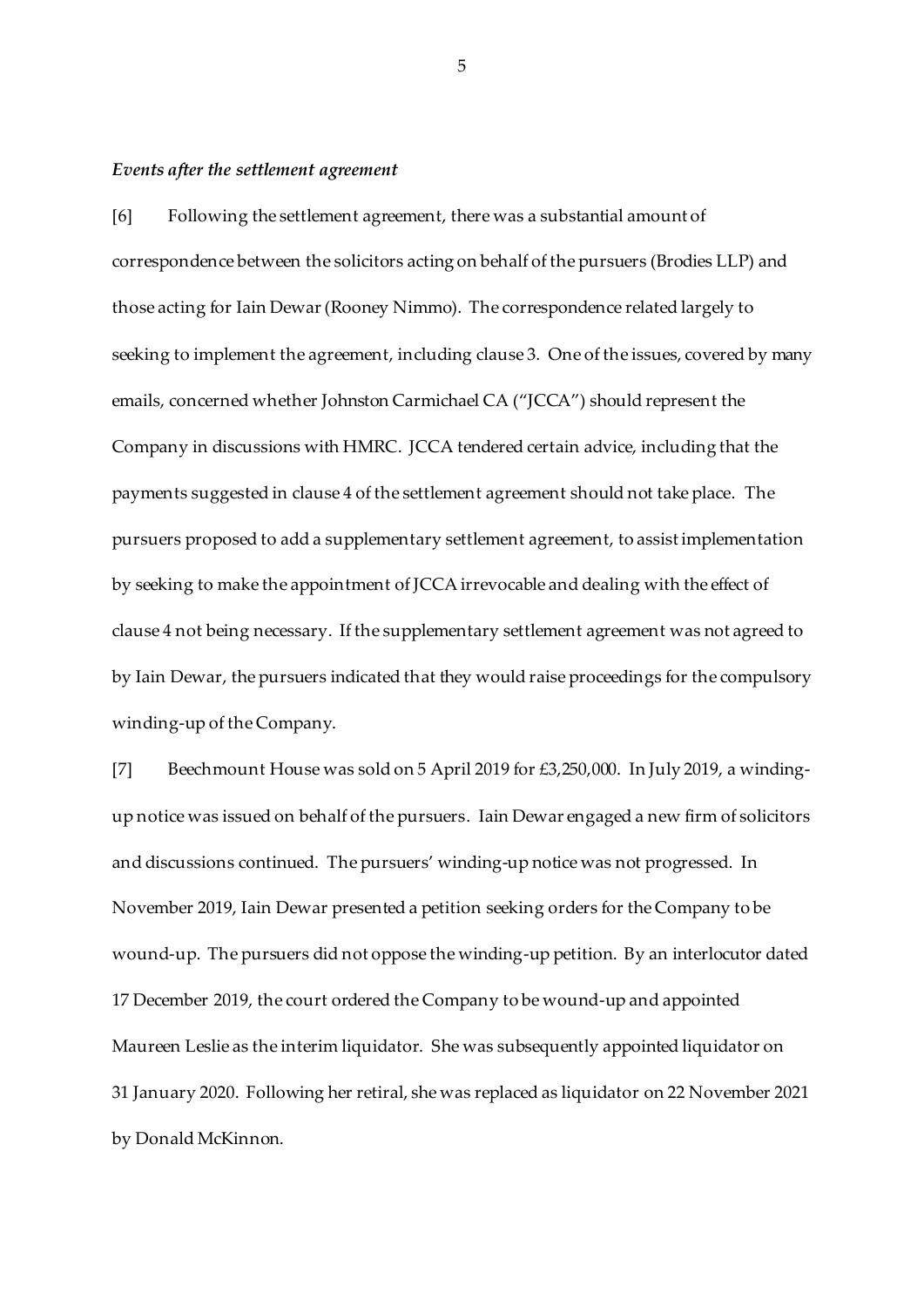#### **Key factual issues**

[8] The pursuers' case is based on enforcement of clause 5 of the settlement agreement. In light of the fact that clause 5 states that net funds will be distributed "further to the resolution of matters in paragraphs 3 and 4" and that the defender contended that resolving these matters had not occurred, a significant amount of the evidence concerned whether such resolution had indeed happened. This involved evidence about many email exchanges by or on behalf of the parties.

[9] In relation to clause 3, the central factual raised was whether or not the parties had complied with the obligation to "appoint an independent expert on behalf of Beechmount Limited, nominated by agreement …". This was a core feature of the evidence and submissions. Emails about making an appointment of the accountancy firm JCCA had been sent. JCCA had done some work and in due course sent an invoice to the liquidator. In essence, the pursuers' position was that the evidence showed that this obligation had been complied with. The defender's position was to the opposite effect.

#### **Witnesses**

[10] On behalf of the pursuers, evidence was led firstly from Oliver Stephen, a trustee of the first pursuer and director and company secretary of the second pursuer. He is the son of Keith Stephen. He spoke to the circumstances before the settlement agreement, the efforts made to implement it and the circumstances leading up to the liquidation of the Company. On his evidence, the pursuers had made repeated attempts to take matters forward in respect of the point in clause 3 about making reasonable endeavours to co-operate in agreeing a position with HMRC in relation to benefits-in-kind. The witness refused to accept that JCCA had not been appointed to represent the interests of the Company. On the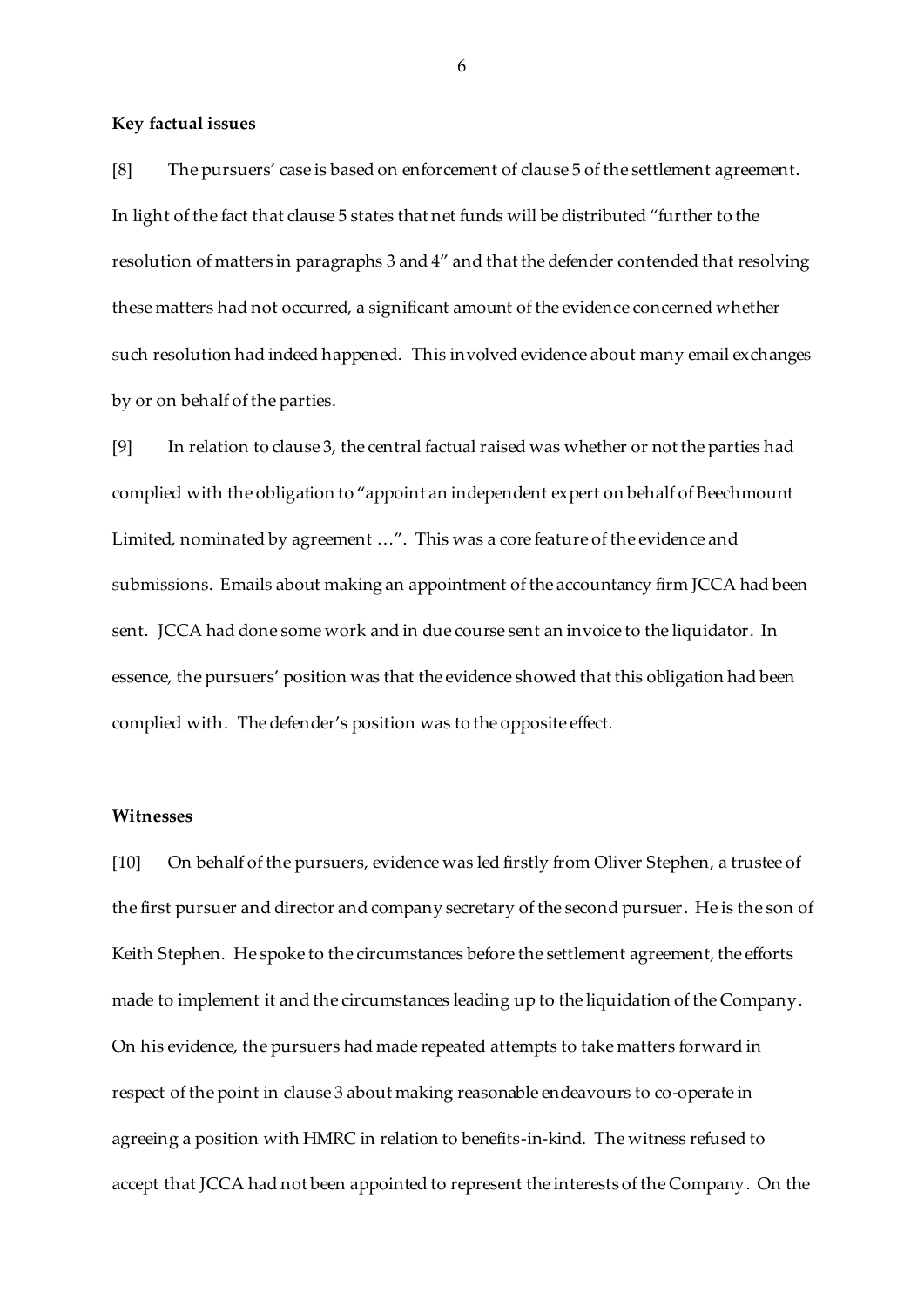contrary, his understanding was that JCCA had been instructed on behalf of the Company. JCCA had done work (including preparing a document described as a strategy note) and sought to charge the Company for it, by sending the invoice to the liquidator. While he had sought to have a supplementary agreement reached, the settlement agreement itself was in any event entirely enforceable. It was agreed by the parties, as Iain Dewar said in his witness statement, that clause 4 would not be implemented.

[11] Evidence was led next from Iain Rutherford, a partner in Brodies LLP, the firm of solicitors which acted for the pursuers. He gave evidence about communications with the solicitors who acted on behalf of Iain Dewar, and was taken through a large amount of email correspondence. His understanding was that JCCA had received instructions on behalf of the Company. As far as he was aware, no engagement letter had been issued. In relation to the supplementary agreement proposed by the pursuers, there was an email sent by him to Mr Dewar's solicitor on 5 June 2019, which stated that if there was no response on the supplementary settlement agreement by the end of the week, it would be assumed that agreement is not possible and that the only available route for resolution is winding up. The pursuers also called Ross Mitchell, an associate and solicitor-advocate in the same firm of solicitors. He explained the background and some of the correspondence with the solicitors who acted on behalf of Iain Dewar. He understood that agreement was reached between the directors regarding instruction of JCCA.

[12] John Nimmo gave evidence. He is a partner in the firm of solicitors, Rooney Nimmo, which acted for Iain Dewar. He spoke about the correspondence on behalf of Iain Dewar sent by colleagues who worked at Rooney Nimmo and noted that Iain Dewar did not consider that his instructions had been properly implemented. Solicitors in his firm always sought to act in accordance with a client's instructions. There may, however, have been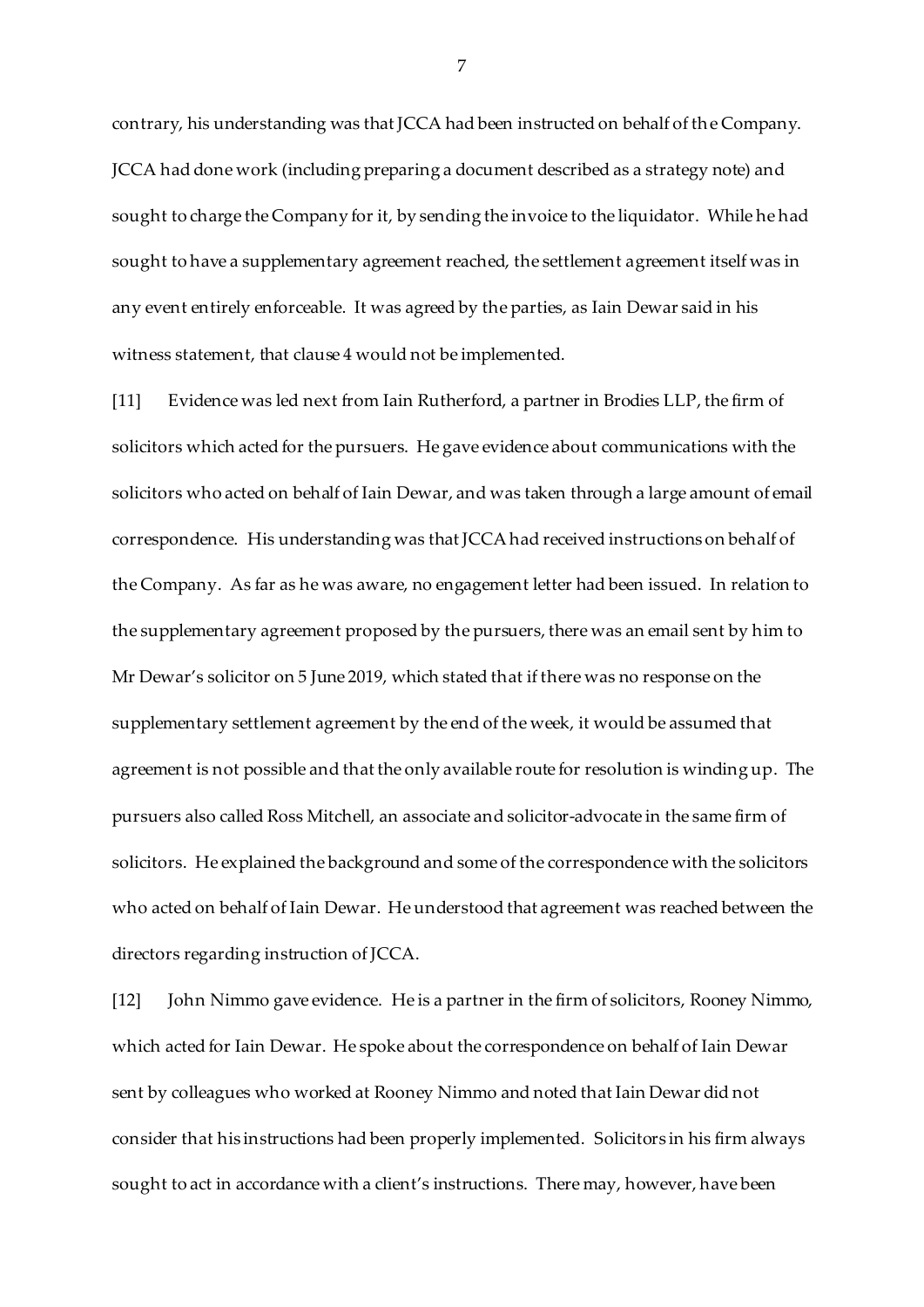some misunderstanding. Acting for Iain Dewar was dealt with largely by another solicitor in the firm rather than by the witness. JCCA had a long-standing relationship with the Stephen family, which concerned Iain Dewar in relation to them being appointed on behalf of the Company.

[13] Parties agreed that the contents of the witness statement of Brian Rudkin, a director and Head of Employer Services at JCCA, could be taken as his evidence for the purposes of the action, without calling him as a witness. In summary, Mr Rudkin's position was that there had been no instruction on behalf of the Company to appoint JCCA to act on its behalf in liaising with HMRC and there had been no formal letter of engagement. The witness statements of two other witnesses were also agreed as evidence, but that evidence did not ultimately bear upon the issues in dispute.

[14] The defender led evidence from Iain Dewar. He spoke to the circumstances leading to the settlement agreement, the obligations set out in the agreement and whether those had been performed or were no longer relevant, and the circumstances leading up to and surrounding the liquidation of the Company. His evidence included that clause 4 of the settlement agreement was resolved by agreement that the payments provided for under that clause would not be made. As to clause 3, notwithstanding the content of correspondence sent on his behalf by solicitors, he was adamant that he did not agree that JCCA should be appointed on behalf of the Company and he could not have given instructions to that effect. It appeared to him that his solicitors "had their wires crossed". His perception was that he had agreed to exploratory talks between his accounting advisor (Bruce Connolly) and JCCA. He accepted that on his behalf Bruce Connolly had agreed that JCCA should approach HMRC and that there was email correspondence from Rooney Nimmo, on his behalf, that JCCA will be appointed to act for the Company. But at no time did he actually instruct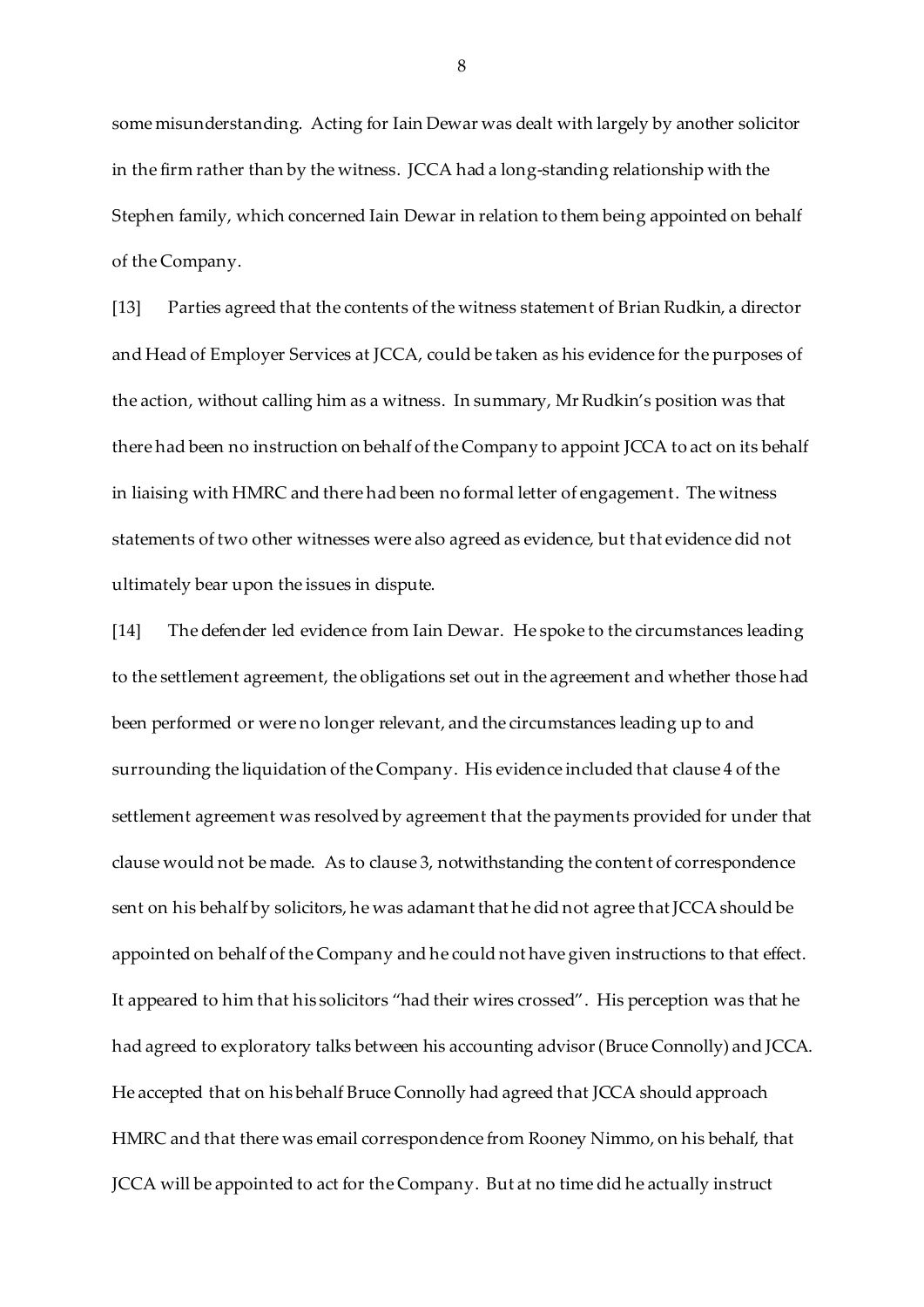anyone to employ JCCA. They had acted for the Stephen family and he did not wish to instruct them to act for the Company.

[15] Bruce Connelly gave evidence. He acted as an advisor to Iain Dewar, including on tax and strategic matters, and in relation to the long-running dispute between Mr Dewar and Keith Stephen. His evidence included the circumstances of the settlement agreement, and his discussions with the liquidator, on behalf of Mr Dewar, throughout the liquidation. He was referred to the emails about JCCA acting for the Company. He explained that he had not been averse to JCCA taking on the role in relation to the benefits-in-kind issue and a point about National Insurance Contributions, but that was all. It would not include any discussion with HMRC about personal loans to Iain Dewar. However, when shown the emails from Rooney Nimmo on behalf of Iain Dewar he had not been aware that these were being sent and they "cut across" the position as he understood it.

[16] Maureen Leslie, the former liquidator of the Company, gave evidence about the circumstances leading to her appointment, the liquidation of the Company, the terms of the settlement agreement and the information which she had about the obligations set out in it. She had been told that both Keith Stephen and Iain Dewar had been in receipt of benefits-inkind as a result of occupation of the property. She had been made aware that Iain Dewar was adamant that JCCA had not been formally instructed. JCCA made a claim in the liquidation for payment for work done in preparing the strategy note but that claim was subsequently withdrawn. She had reached the view, following discussion and advice with tax advisers, that there was no need arising from the benefits-in-kind for the liquidator to hold back from distribution of any funds, any tax issue being primarily a matter for the individuals who obtained those benefits. However, the terms of the settlement agreement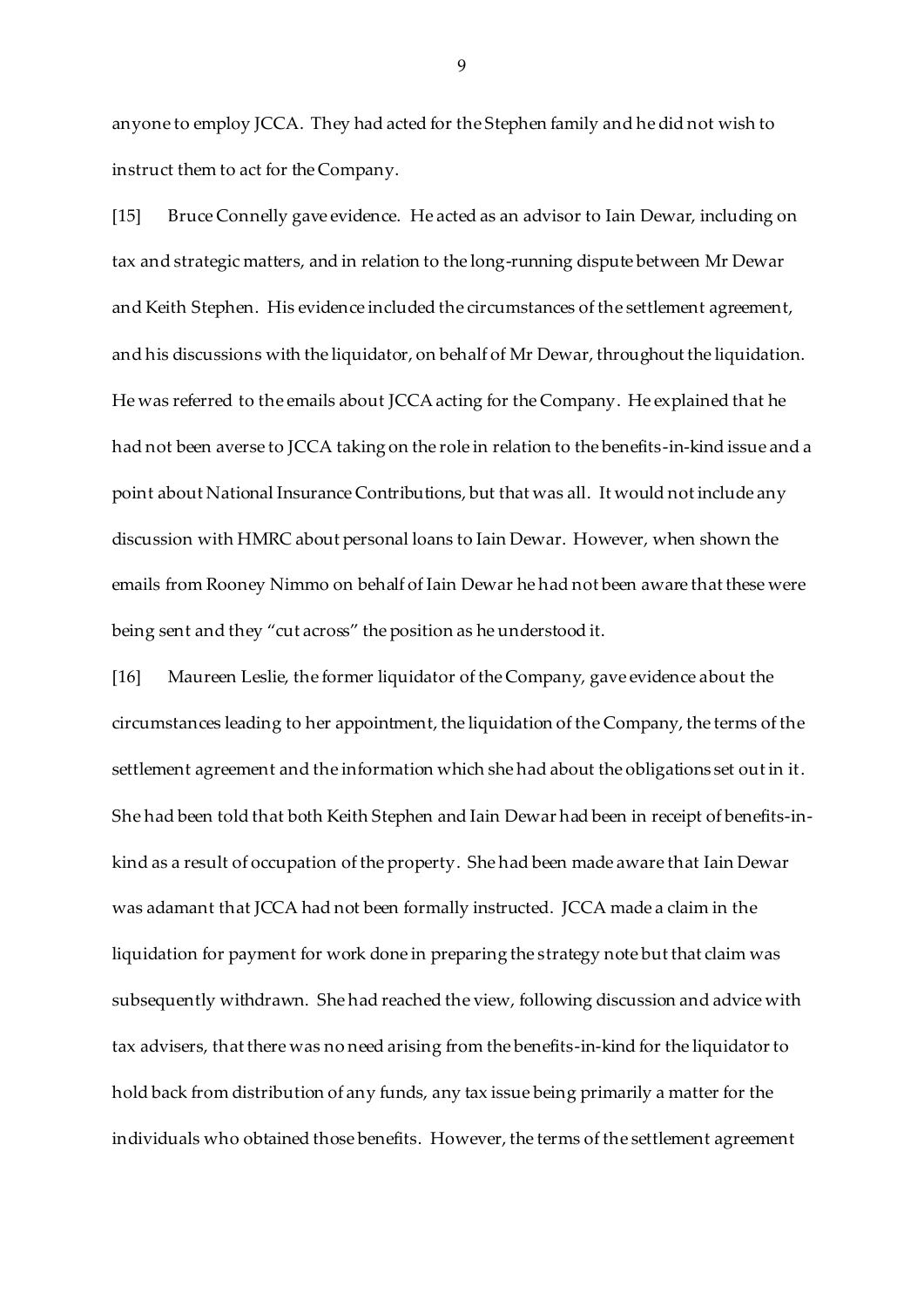required to have been satisfied before any payment under clause 5 could be made. Senior counsel had advised that the settlement agreement was not binding upon the liquidator.

#### **Submissions**

#### *Submissions for the pursuers*

[17] The purpose of the settlement agreement was to see to it that the principal (if not sole) asset of the Company, Beechmount House, would be sold and the funds generated thereby distributed between the pursuers and Iain Dewar. Clause 5 created an obligation that was binding upon the Company, as a party to the agreement. The words "further to the resolution of matters in paragraphs 3 and 4" did not make the obligation to distribute the funds dependent upon those clauses having been implemented or otherwise resolved. It was effectively saying that those points had been dealt with, using the past tense as opposed to it being prospective. In any event, even if clause 5 was construed in the manner argued by the defender, both of those clauses were dealt with, prior to the Company going into liquidation.

[18] There was no dispute between the pursuers and Iain Dewar that clause 4 was resolved by agreement that the payments provided for under that clause would not be made. This was supported by the evidence of Iain Dewar, Bruce Connelly and Oliver Stephen. The need to make payments in terms of clause 4 had been waived. [19] In relation to clause 3, that was also resolved or dealt with. The overarching obligation on the parties under clause 3 was to use reasonable endeavours to co-operate in agreeing a position with HMRC in relation to benefits in kind, The pursuers plainly met that obligation by making repeated attempts to take matters forward in this regard (as narrated in the evidence of Oliver Stephen). That was sufficient to meet the obligation on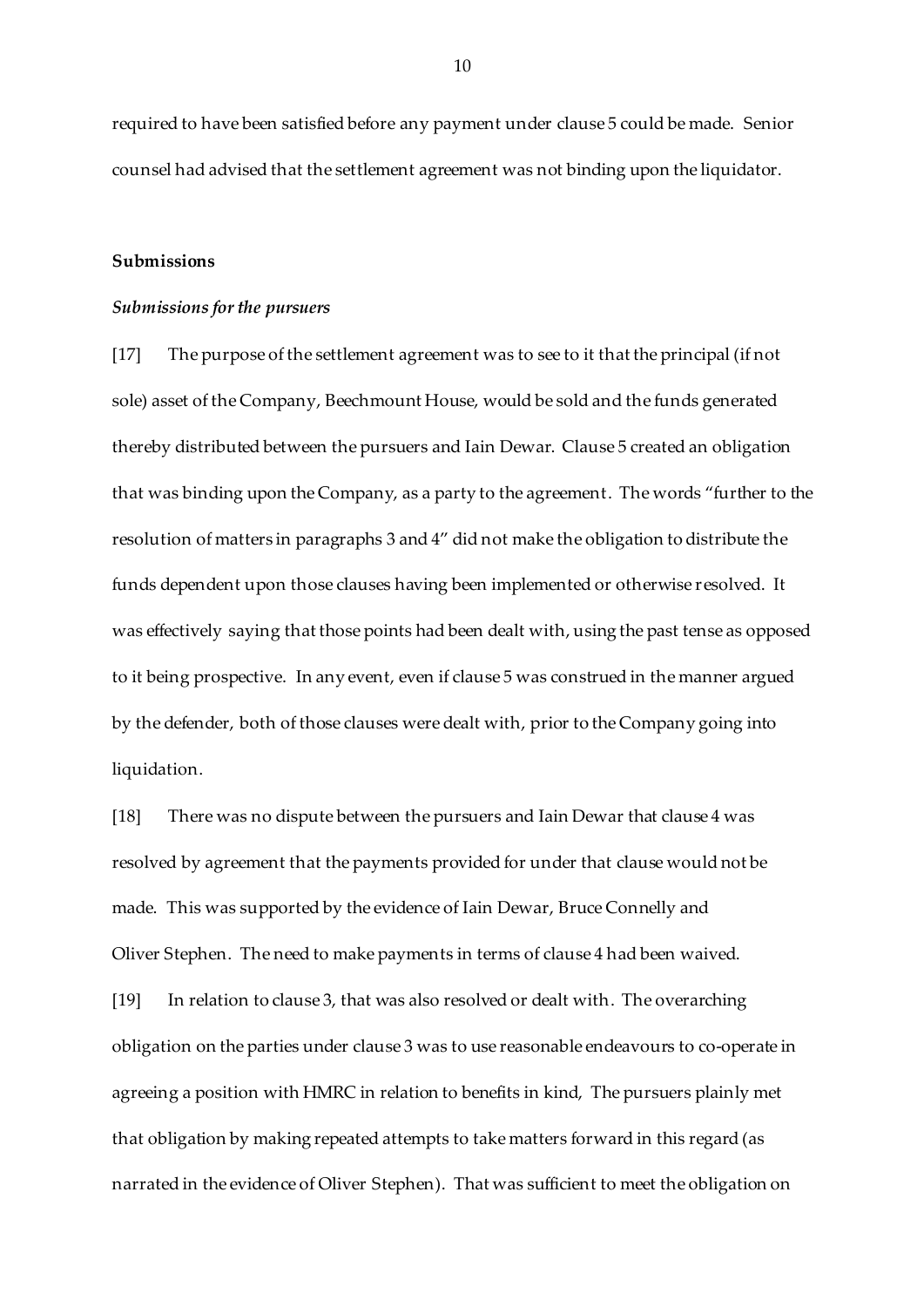the pursuers in terms of clause 3, such that it would be resolved (so far as required by clause 5). Further, the position had been reached, endorsed by Ms Leslie as liquidator, that there is no need for the Company to make any payments to HMRC in respect of historic benefits-in-kind. Any liability in that regard would attach to the individuals who enjoyed those benefits. Clause 3 proceeded on the underlying hypothesis that there were such historic liabilities but that position did not, in fact, pertain. Thus, clause 3 has been resolved in that manner.

[20] In any event, tax advisers were properly appointed by each party. Mr Dewar accepted in cross-examination, on more than one occasion, that there was an agreement that JCCA be appointed for the Company. The evidence about the meeting of 3 December 2018 between Mr Connelly and JCCA and the subsequent preparation by JCCA of the strategy note supported that position, to which Mr Connelly (acting for Mr Dewar) said he was "not averse".

[21] The terms of the e-mail correspondence between Rooney Nimmo and Brodies between November 2018 and January 2019 showed that Rooney Nimmo clearly and correctly set out Mr Dewar's agreement to the appointment of JCCA. Mr Dewar did not suggest that this correspondence was sent against his instructions. The position was reiterated in correspondence between Rooney Nimmo and Brodies LLP as at April 2019. JCCA were instructed by Iain Dewar(as director of the Company) by way of the Rooney Nimmo e-mail of 16 April 2019. Similar instruction had also been given on behalf of Keith Stephen as the other director of the Company. JCCA rendered a fee for work done further to its appointment on behalf of the Company. It would not have done so fraudulently and, indeed, the plain evidence of Ms Leslie was that she was minded to accept the fee as being properly due for payment by the defender. While the defender may seek to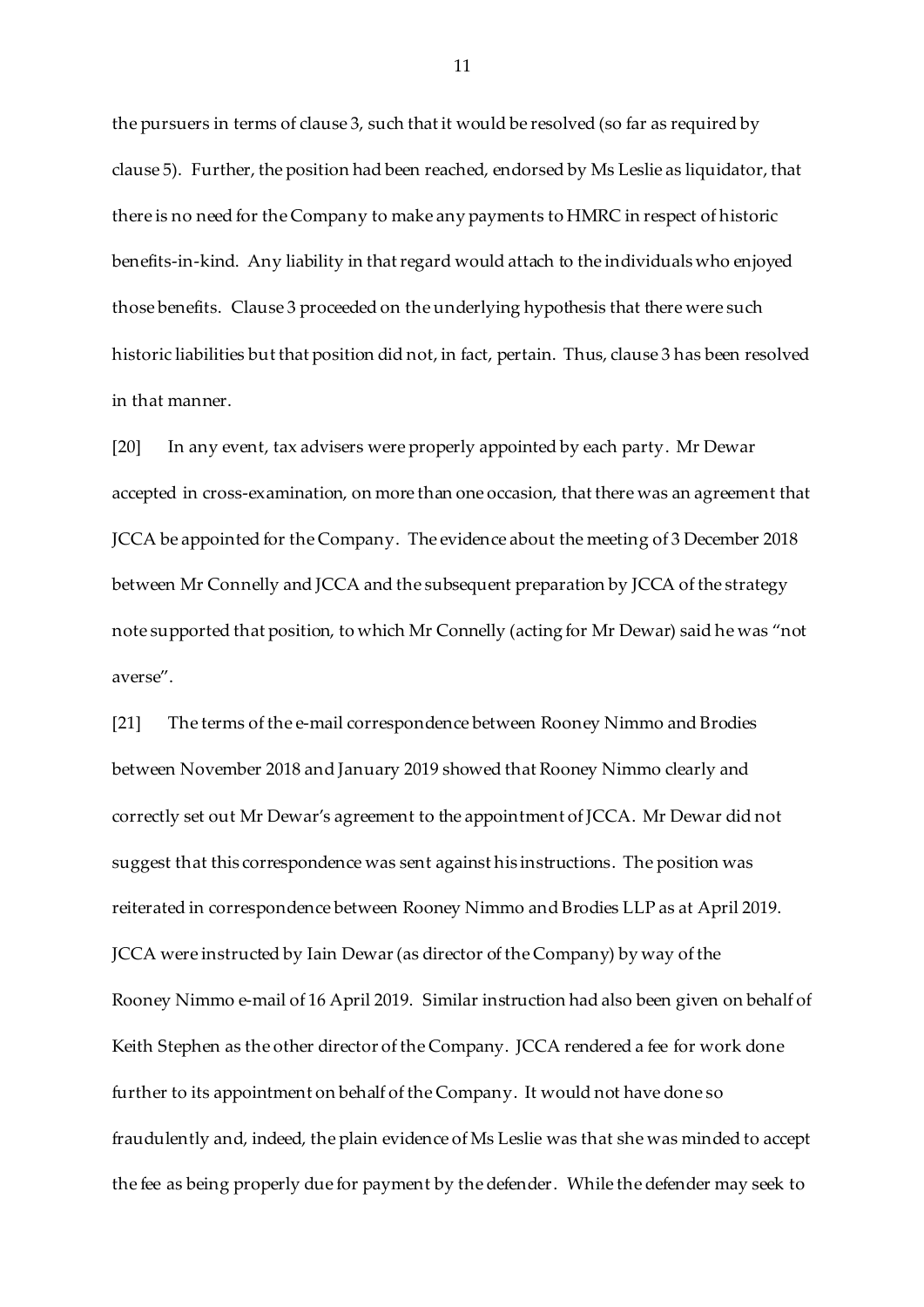found upon the statement of Mr Rudkin, it was important to note that he does not say that work was not done for the Company by JCCA and does not say that JCCA were not instructed to act for the Company by the directors. All he observes is that no engagement letter was executed after April 2019. But the instruction had been given prior to that and, notably, work for which JCCA sought to charge a fee had been carried out. There was no need for a letter of engagement.

[22] The result was that, prior to the Company entering liquidation, there was a purified obligation on the Company to distribute the initial £800,000 tranche of funds to the pursuers under clause 5 of the settlement agreement. There are ample funds within the present solvent liquidation for this payment to be made. Even if there has been rejection of the settlement agreement by the liquidator, this would simply mean that the Company was in breach of its obligations under the settlement agreement and damages would fall to be paid. [23] On the defender's point about frustration, that had not occurred. There was no supervening event that rendered performance of the contract impossible. There had already been a crystallised payment obligation when liquidation took place. The payment obligation was not dependent upon voluntary liquidation taking place.

#### *Submissions for the defender*

[24] The liquidator was not bound by the terms of the settlement agreement. It did not bear to impose any obligations on a court-appointed liquidator, nor could it competently have done so. It sought to impose obligations on a liquidator appointed as part of a solvent members' voluntary liquidation, following the carrying out of certain obligations in terms of the settlement agreement. Moreover, no members' voluntary liquidation took place.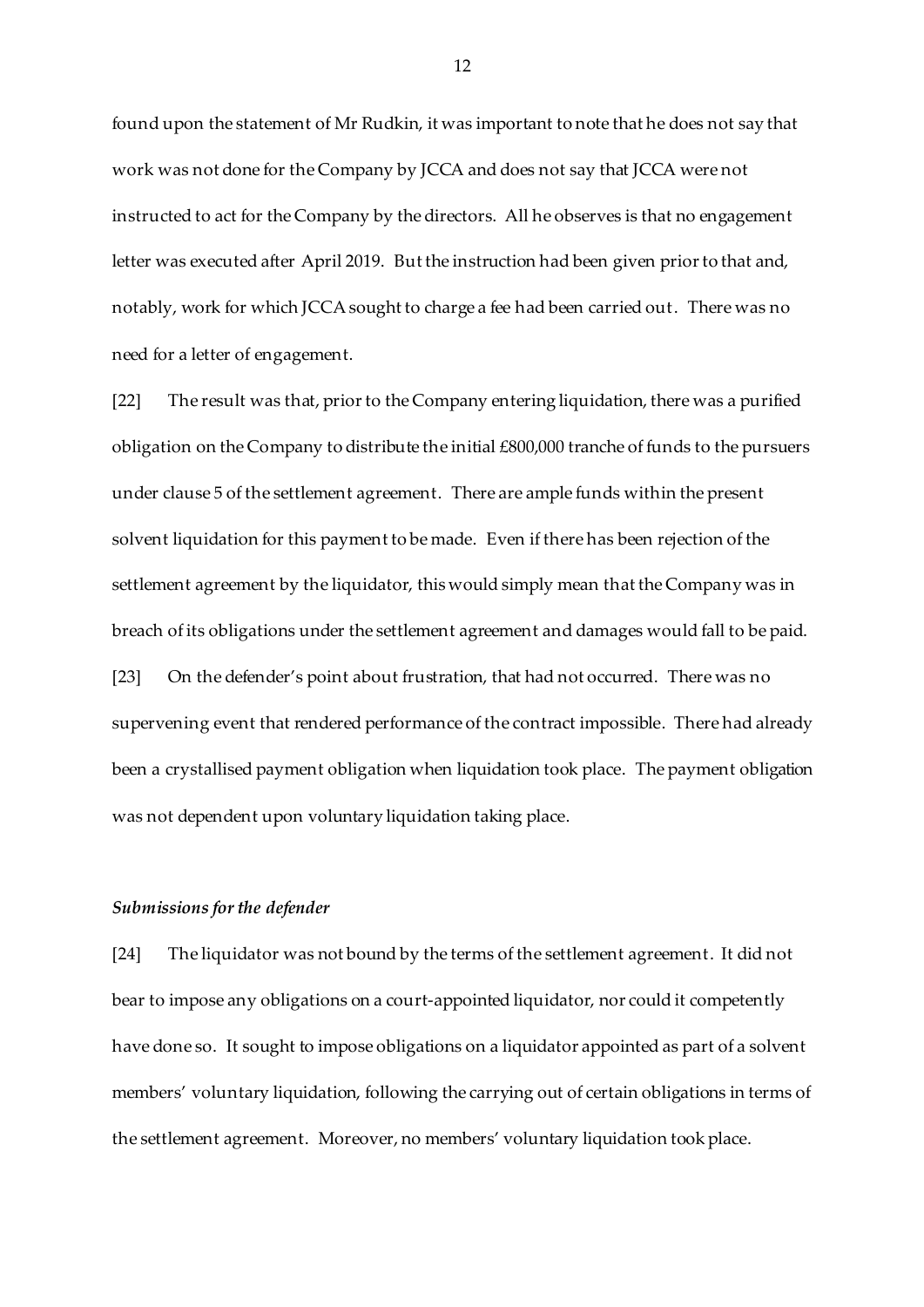[25] The obligation to distribute the Company's assets in accordance with the provisions of clause 5 in the agreement was not imposed upon the Company, but rather on the voluntary liquidator whose appointment was contemplated by the agreement. Many of the obligations provided for in terms of the settlement agreement had not been met by the date on which the liquidator was appointed.

[26] The terms of the settlement agreement were also so unclear that it could not be implemented. That was why the pursuers considered that a further supplementary settlement agreement was necessary (see the evidence of Oliver Stephen). A draft supplementary settlement agreement was prepared by the pursuers' solicitors but no supplementary agreement was agreed between the parties.

[27] Even if the settlement agreement could be said to have imposed obligations on a court-appointed liquidator it was, in any event, frustrated at common law, in part because of the fact that the various steps which it required to be taken prior to the distribution of its assets were not taken; but primarily because of the appointment of a court-appointed liquidator as part of a compulsory winding-up by the court. Reference was made to McBryde, *The Law of Contract on Scotland* (3rd ed, at 1-04); *Davis Contractors* v *Fareham Urban DC* [1956] AC 696 at 729; and *Paal Wilson & Co A/S* v *Partenreederei Hannah Blumenthal* [1983] 1 AC 854.

[28] Frustration having occurred, the settlement agreement was not productive of any further obligation on any party. It has been deprived of its effect. Any rights which the pursuers had under the contract ended on the date on which the liquidator was appointed, if not before. There was no breach of contract; and, consequently, no right to payment under that contract, or damages in respect of its alleged breach.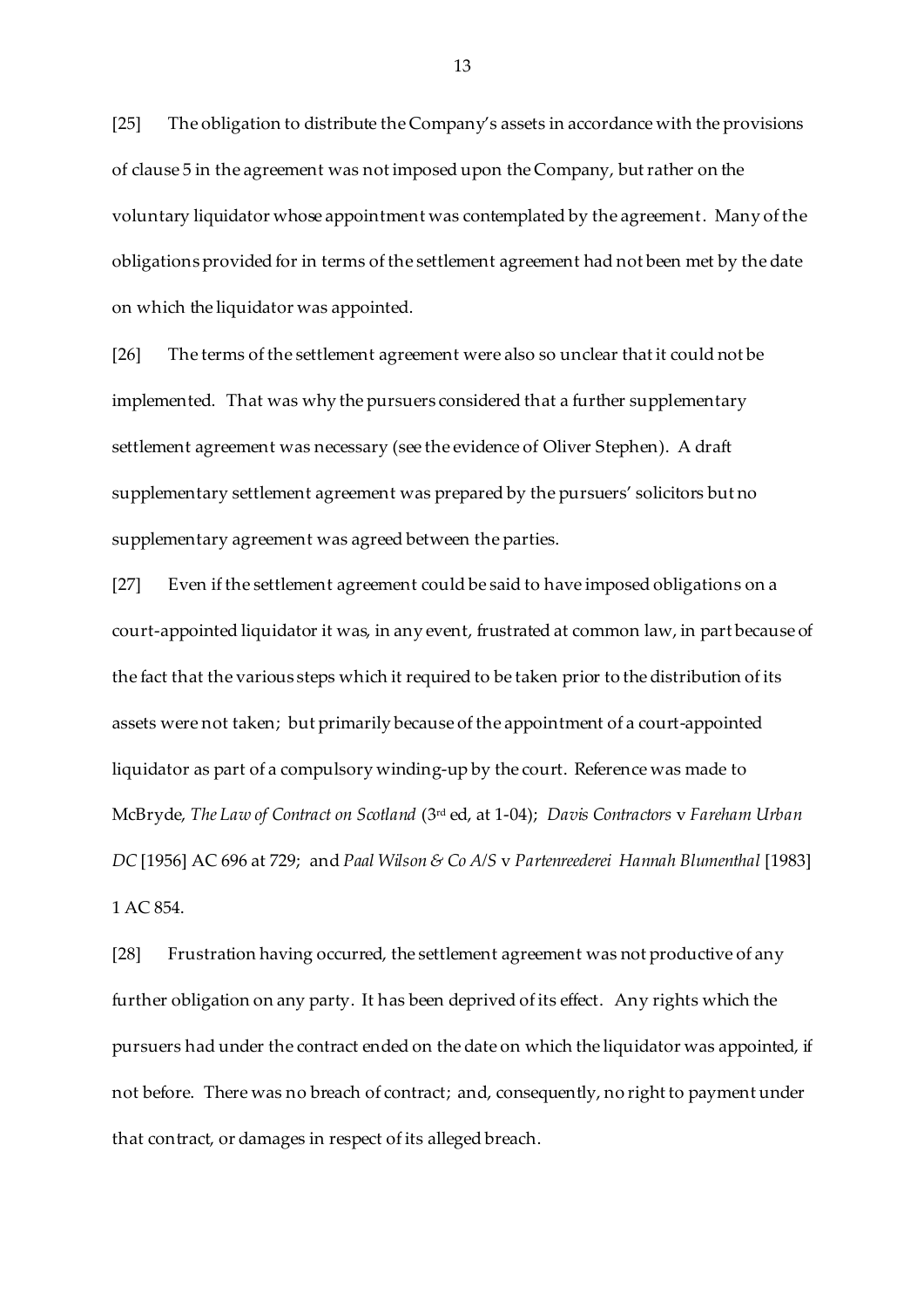[29] In relation to the interpretation of clause 5, reference was made to familiar authorities on contractual construction: *Ashtead Plant Hire Co Ltd* v *Granton Central Developments Limited* 2020 SC 244; *Wood* v *Capita Insurance Services Ltd* [2017] AC 1173 and *Bank of Scotland* v *Dunedin Property Investment Co Ltd* 1998 SC 657. The intention of the parties at the time at which the settlement agreement was entered into was, plainly, that the obligations set out in clauses 3 and 4 required to be obtempered before distribution of funds in accordance with clause 5.

[31] It appeared from the evidence of Iain Dewar that the parties agreed that the payments provided for in clause 4 would not be made. It was, however, clear from the evidence that the parties' position on clause 4 changed as matters progressed. More importantly, the matters provided for in clause 3 had not been resolved. Ms Leslie's evidence was that she was advised by Bruce Connelly that this was one of the points in issue between Mr Dewar and Mr Stephen and had never been resolved. In relation to the pursuers' assertion that they had met their obligations under clause 3 to use reasonable endeavours, that did not suffice to discharge the obligations. Actual appointment was required. No expert was appointed for the Company. In that regard, the evidence of Brian Rudkin was that he was involved in "preliminary discussions" with Oliver Stephen on behalf of his father, Keith Stephen, and Bruce Connelly, on behalf of Iain Dewar. He had "exploratory meetings" with both parties. Oliver Stephen requested that Mr Rudkin prepare a "tax advice note", which he duly did. Mr Rudkin says expressly in his witness statement that JCCA had not been appointed to act for the Company at that time. He made clear that an engagement letter was necessary but none was ever issued. Formal appointment from the Company, that is by both directors, was required. The absence of an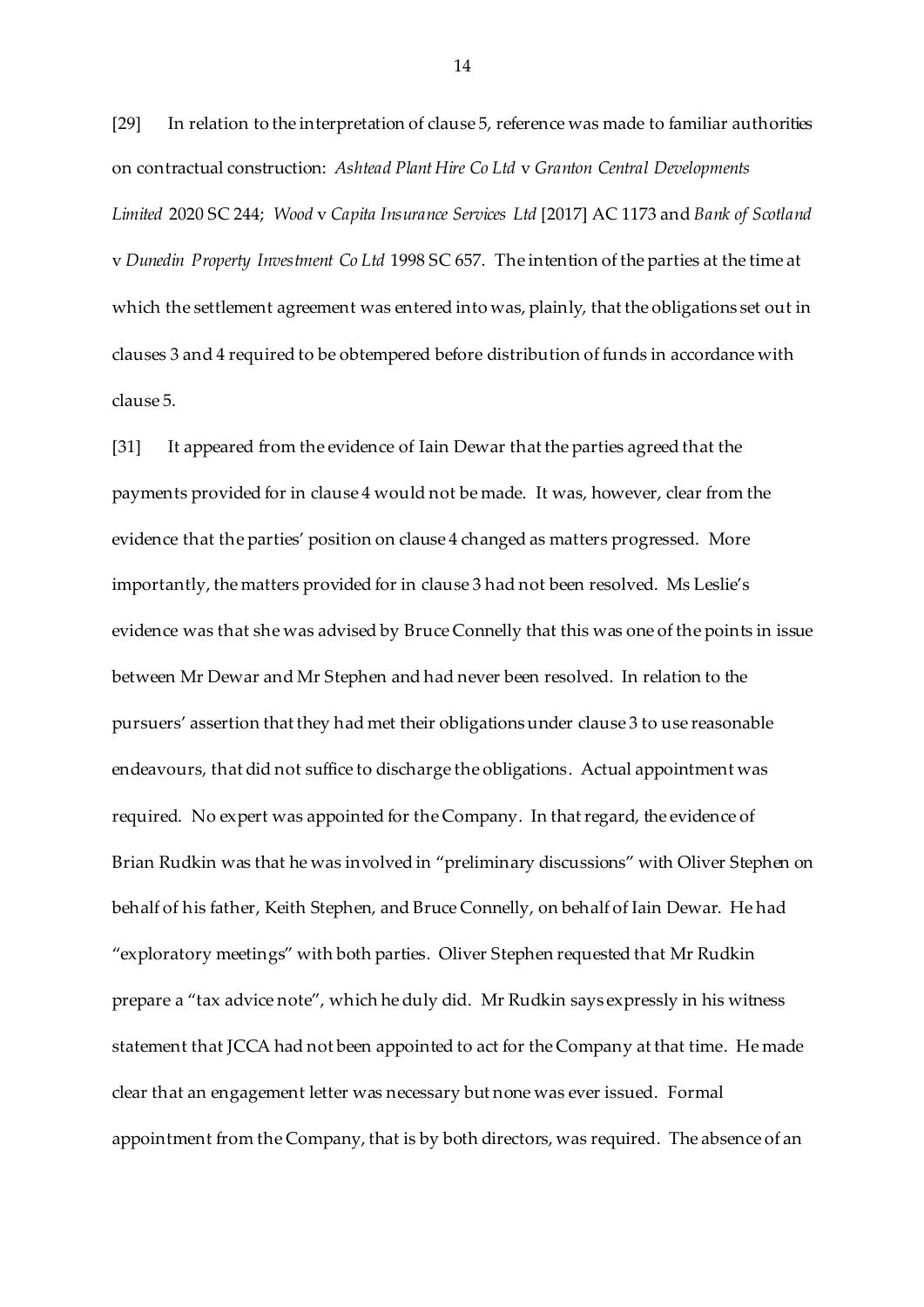appointment was supported by the pursuers' own correspondence, including by solicitors on its behalf. JCCA submitted, but later withdrew, its claim in the liquidation.

[32] As the matters in clause 3 had not been resolved, there was no obligation on the Company, and hence the defender, to make the distribution provided for in terms of clause 5.

### **Decision and reasons**

[33] It is convenient to deal firstly with clause 4 of the settlement agreement. Mr Stephen's evidence was that JCCA had advised that clause 4 was incompatible with JCCA's proposed strategy and the payments under clause 4 should not be made. In his supplementary witness statement, Iain Dewar said that it is correct that JCCA and Bruce Connelly understood that the payments envisaged by clause 4 would not be accepted by HMRC and so he and Mr Stephen agreed not to make these payments. Clause 4 was therefore dispensed with.

[34] Turning to clause 3, it is clear that it did not merely require reasonable endeavours by the parties. That expression is used in the opening paragraph but the clause goes on to say that the parties shall appoint an independent expert on behalf of Beechmount Limited, nominated by agreement, which failing the president of ICAS would make the appointment. As to whether an appointment was actually made, there is no doubt that the pursuers wished to instruct, and indeed instructed, JCCA to act for the Company. The correspondence from Rooney Nimmo, on behalf of Iain Dewar, about instructing JCCA is also of some importance. On 16 April 2019, in an email to Brian Rudkin of JCCA, Mr Dewar's solicitor stated: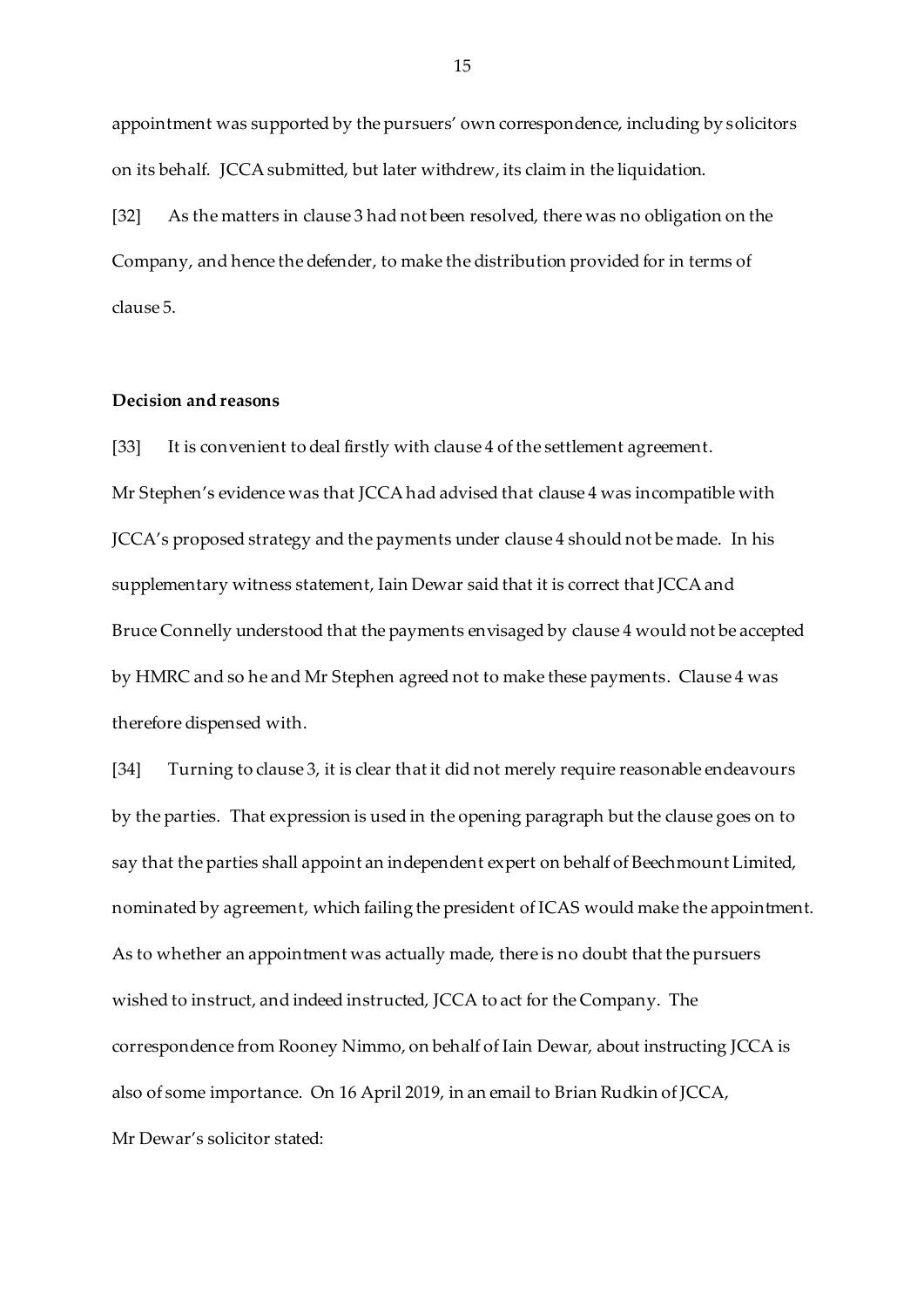"Thank you for sending over your details. My client, Mr Dewar (director of Beechmount Limited) has confirmed his intention to instruct JCCA to act on behalf of Beechmount Limited in regard to any NIC liabilities which may be due by the company. I understand this is the confirmation you need to start the ball rolling and I look forward to receiving your letter of engagement and the information request soonest."

Later that day, an email from the same solicitor to Brodies LLP included the following:

"Please can you have Oliver and Keith confirm to Brian Rudkin that he is engaged on behalf of the company as soon as possible. We have confirmed the same on behalf of Iain Dewar. Please then request Brian Rudkin to issue his engagement letter soonest and promptly comply with any AML requested as we are doing this afternoon".

Iain Dewar, at two separate email addresses, was copied into this second email.

[35] In light of the number of emails sent and the words used, I am unable to accept Mr Dewar's evidence that the solicitors must have "had their wires crossed". Mr Nimmo made clear that solicitors in his firm acted only on instructions. The suggestion that they would make these statements about Iain Dewar's position when he had never given any such instructions and indeed was vehemently against JCCA working for the Company makes no real sense. Read against the background of the other correspondence issued on his behalf, these emails can only have been based on his instructions. Indeed the oral evidence of his advisor Mr Connolly about not being averse to JCCA acting for the Company fits with that approach. Plainly Iain Dewar had no desire for JCCA to act for him as an individual, and Mr Connolly knew that and would not have sought that to occur, but acting for the Company is a different point and the emails make the position on that point clear.

[36] However, the fundamental problem when reading the terms of the emails in the context of all of the evidence is that formal instruction by the Company did not take place and there was no letter of engagement from JCCA. Brian Rudkin of JCCA had a discussion with Oliver Stephen in early April 2019 in which he advised that both directors required to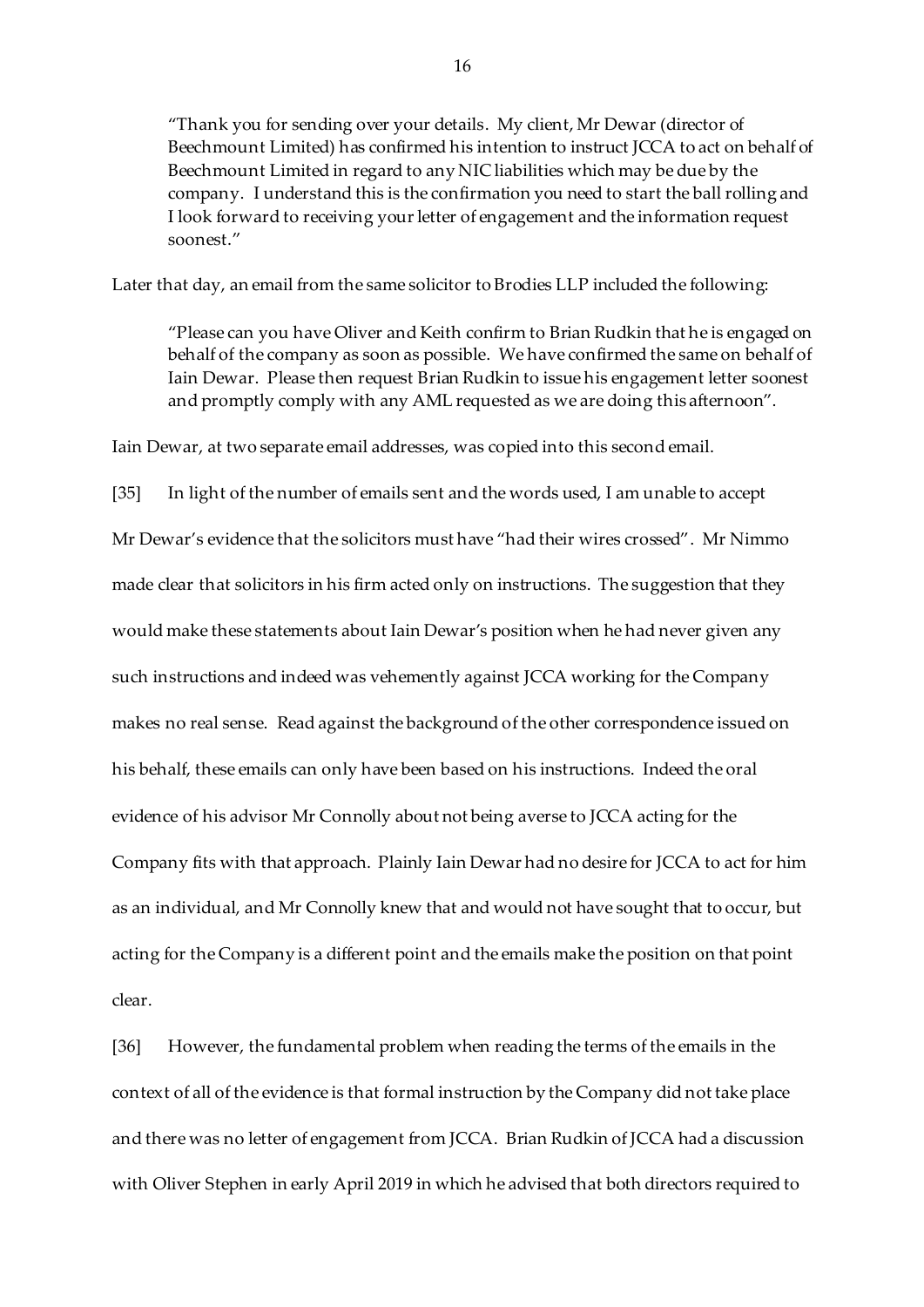confirm there was a joint instruction from the Company. After Brian Rudkin had received the email on 16 April 2019 from Rooney Nimmo, he had a telephone conversation with John Nimmo to explain that JCCA required Beechmount Limited to instruct the firm to act on this matter, not just an instruction by the directors separately. He then sent an email to Oliver Stephen on 17 April 2019, which included the following:

"Further to our discussion earlier this week, I wanted to let you know that I have received instructions from Mr Dewar's legal advisors to appoint JC as advisors to the company in resolving the benefit in kind issues.

However, I have reiterated that we are acting for Beechmount the company and not the individual directors and, given the fractious relationship between the two directors, it is important that we receive formal appointment as advisors from the company itself."

Mr Rudkin's evidence was that no further correspondence took place with either

Oliver Stephen or Iain Dewar(through his advisers) on the specific engagement terms. No instruction of a formal appointment was sent on behalf of the Company. There was no other evidence in contradiction of that position. The result was that JCCA did not progress matters and did not issue a formal engagement letter and terms of business.

[37] It is correct that JCCA did some work. Mr Rudkin and his colleagues had met with Oliver Stephen in October 2018 and thereafter in December 2018 with Bruce Connolly on behalf of Iain Dewar. These discussions resulted in the drafting by Mr Rudkin of the strategy note (giving tax advice) which was as requested by Oliver Stephen and was shared with him and Iain Dewar (via Bruce Connolly). It is also correct that JCCA later sought to bill the Company, through the liquidator, for this work, although that invoice was subsequently withdrawn.

[38] However, as noted above Mr Rudkin had expressly explained to the parties, very shortly after the key discussions with the pursuers and the emails from Rooney Nimmo, that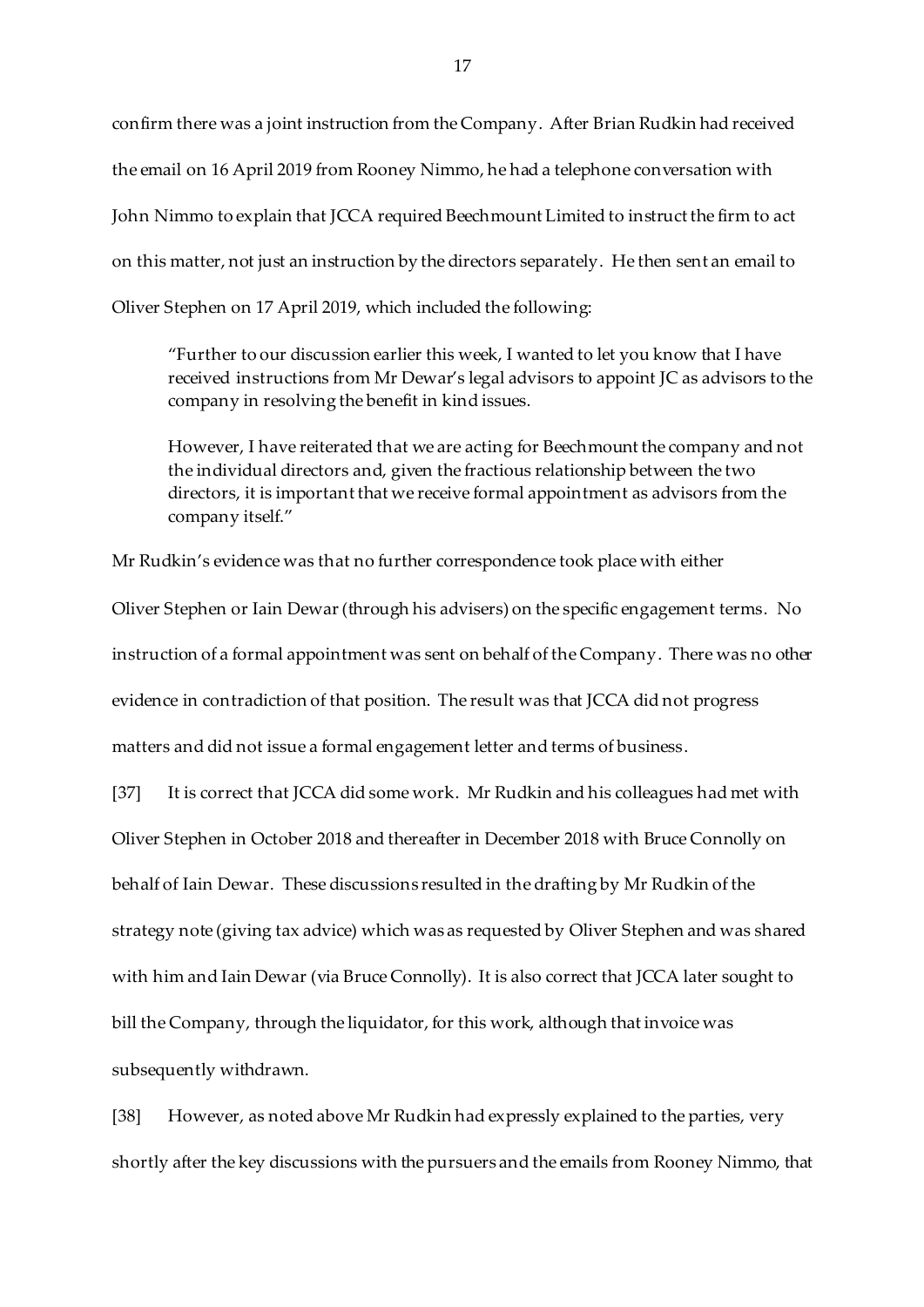JCCA had to receive a formal appointment as advisors from the Company itself. That was simply never taken forward. On that evidence, having particular regard to the neutral position of Mr Rudkin and the absence of any reason why he would mis-state the position, it is not possible to conclude that JCCA were appointed by the Company to act on its behalf. Appointment of an independent expert must involve that expert agreeing to be appointed. JCCA would, it seems, have agreed to be appointed, but, as it made clear to the parties, that could occur only if appointment was made by the Company. Absent such an appointment, JCCA did not proceed any further. Clause 3 was not implemented and hence there was, at the time of the compulsory liquidation, no crystallised obligation on the part of the Company to make the distributions stated in clause 5.

[39] If such a crystallised obligation had been reached prior to the liquidation, I would not have regarded the liquidation as amounting to frustration of the settlement agreement. I do not view the reference to voluntary liquidation in the agreement as meaning that if that did not occur then distribution could not take place. It is clear from clause 5 that if clauses 3 and 4 have been resolved, and tax paid, the obligation to distribute would arise. The provision stating that distribution was to be done by voluntary liquidation set up the method or means of distribution rather than being a condition or precursor for the existence of the obligation itself. The right to payment was not inter-dependent on voluntary liquidation occurring. In consequence, while the court-appointed liquidator was not a party to the settlement agreement and not bound thereby, there would have been an obligation upon the Company which the liquidator would have required to consider.

[40] However, as clause 3 had not been implemented or resolved by the time of the compulsory liquidation, the effect of the process was that the liquidator took control of the Company's affairs and the directors ceased to have authority to bind the Company,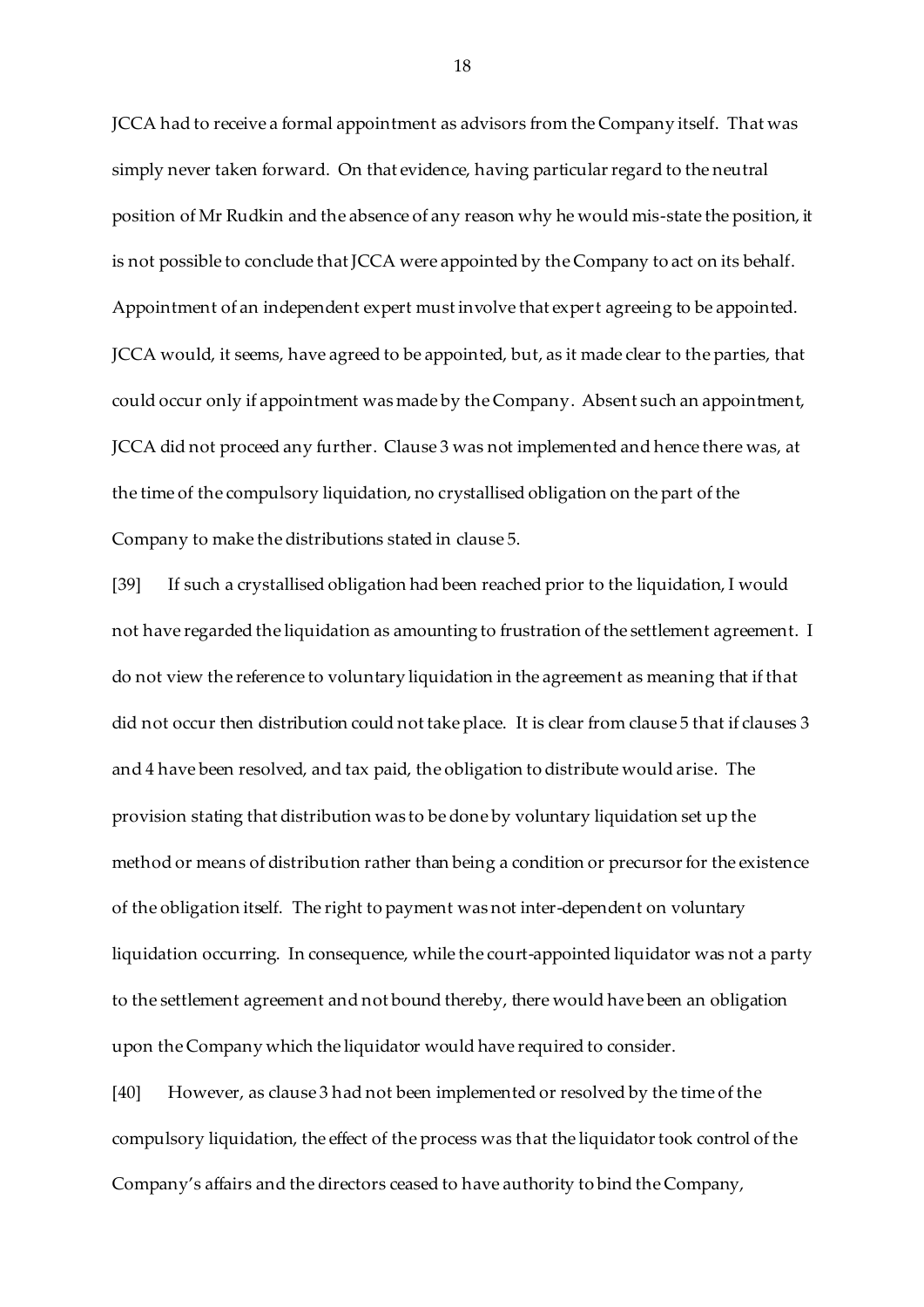including in appointing an independent expert. In the result, there was frustration of the agreement because this supervening event rendered performance of the outstanding elements of the contract impossible.

[41] Ms Leslie, on balance, decided not to make a declaration to HMRC about the benefits-in-kind, because in her view any such declaration would be extremely vague in its terms as she had no personal knowledge in relation to the benefits. She was advised that the Company's liability in this regard would certainly be substantially less than the liability which might accrue to the individual directors, assuming that such liability could be proved. She considered that this was not something she should take forward with HMRC. Her view was that final distribution could be made without any payments by the Company to HMRC, because that liability would fall largely on the individuals. While the liquidator received advice to the effect that the benefits-in-kind issue is not a matter for the Company but is for the individuals to deal with, that was a point for her to decide upon. It does not and cannot, post-frustration, amount to a means of resolving clause 3, which required appointment by the parties of an independent expert for discussion between the Company and HMRC. Clause 3 was not dispelled by compliance of the parties with its terms, because that did not occur.

#### **Conclusion**

[42] For the reasons given, the matters in clause 3 of the settlement agreement were not resolved and, as a result, the obligation to distribute under clause 5 was not crystallised. Compulsory liquidation removed the ability of the parties to perform clause 3 and thereby caused frustration of the contract.